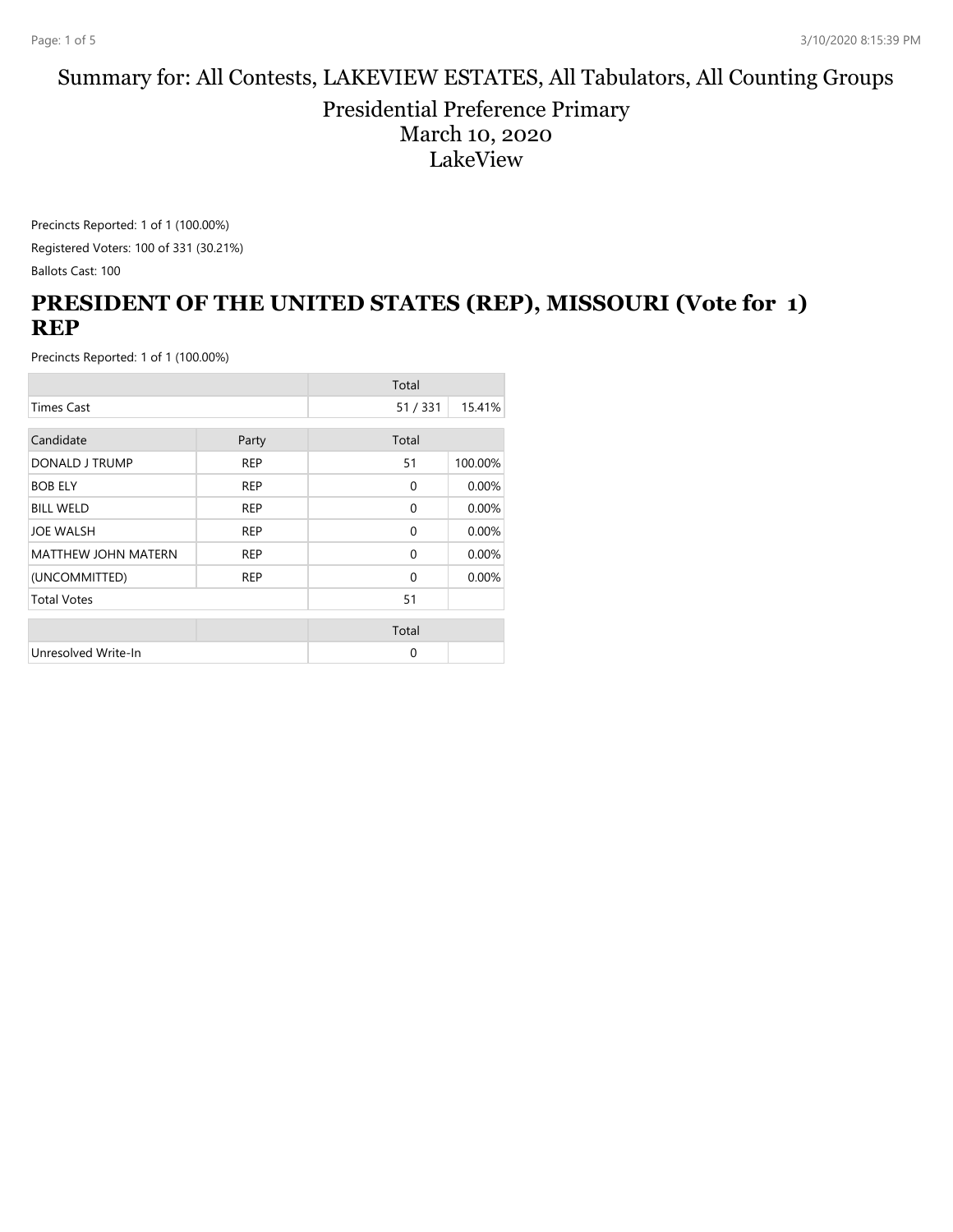# **PRESIDENT OF THE UNITED STATES (DEM), MISSOURI (Vote for 1) DEM**

|                            |            | Total    |          |
|----------------------------|------------|----------|----------|
| <b>Times Cast</b>          |            | 47 / 331 | 14.20%   |
| Candidate                  | Party      | Total    |          |
| <b>AMY KLOBUCHAR</b>       | <b>DEM</b> | $\Omega$ | 0.00%    |
| TOM STEYER                 | <b>DEM</b> | $\Omega$ | 0.00%    |
| <b>TULSI GABBARD</b>       | <b>DEM</b> | $\Omega$ | 0.00%    |
| LEONARD J. STEINMAN II     | DEM        | $\Omega$ | $0.00\%$ |
| <b>CORY BOOKER</b>         | <b>DEM</b> | $\Omega$ | 0.00%    |
| JOSEPH R. BIDEN            | <b>DEM</b> | 39       | 82.98%   |
| ELIZABETH WARREN           | DEM        | 0        | $0.00\%$ |
| PETE BUTTIGIEG             | <b>DEM</b> | $\Omega$ | $0.00\%$ |
| <b>BERNIE SANDERS</b>      | DEM        | 7        | 14.89%   |
| <b>VELMA STEINMAN</b>      | <b>DEM</b> | 0        | 0.00%    |
| <b>HENRY HEWES</b>         | DEM        | $\Omega$ | $0.00\%$ |
| <b>ANDREW YANG</b>         | DEM        | 0        | 0.00%    |
| ROQUE DE LA FUENTE         | DEM        | 0        | $0.00\%$ |
| JOHN K. DELANEY            | <b>DEM</b> | 0        | 0.00%    |
| <b>JULIAN CASTRO</b>       | <b>DEM</b> | $\Omega$ | $0.00\%$ |
| <b>DEVAL PATRICK</b>       | <b>DEM</b> | $\Omega$ | 0.00%    |
| <b>MARIANNE WILLIAMSON</b> | <b>DEM</b> | $\Omega$ | 0.00%    |
| <b>MICHAEL BENNET</b>      | DEM        | $\Omega$ | 0.00%    |
| MICHAEL R. BLOOMBERG       | DEM        | 1        | 2.13%    |
| <b>STEVE BURKE</b>         | DEM        | $\Omega$ | $0.00\%$ |
| <b>ROBBY WELLS</b>         | <b>DEM</b> | 0        | 0.00%    |
| WILLIAM C. (BILL) HAAS     | <b>DEM</b> | $\Omega$ | $0.00\%$ |
| (UNCOMMITTED)              | <b>DEM</b> | $\Omega$ | 0.00%    |
| <b>Total Votes</b>         |            | 47       |          |
|                            |            | Total    |          |
| Unresolved Write-In        |            | 0        |          |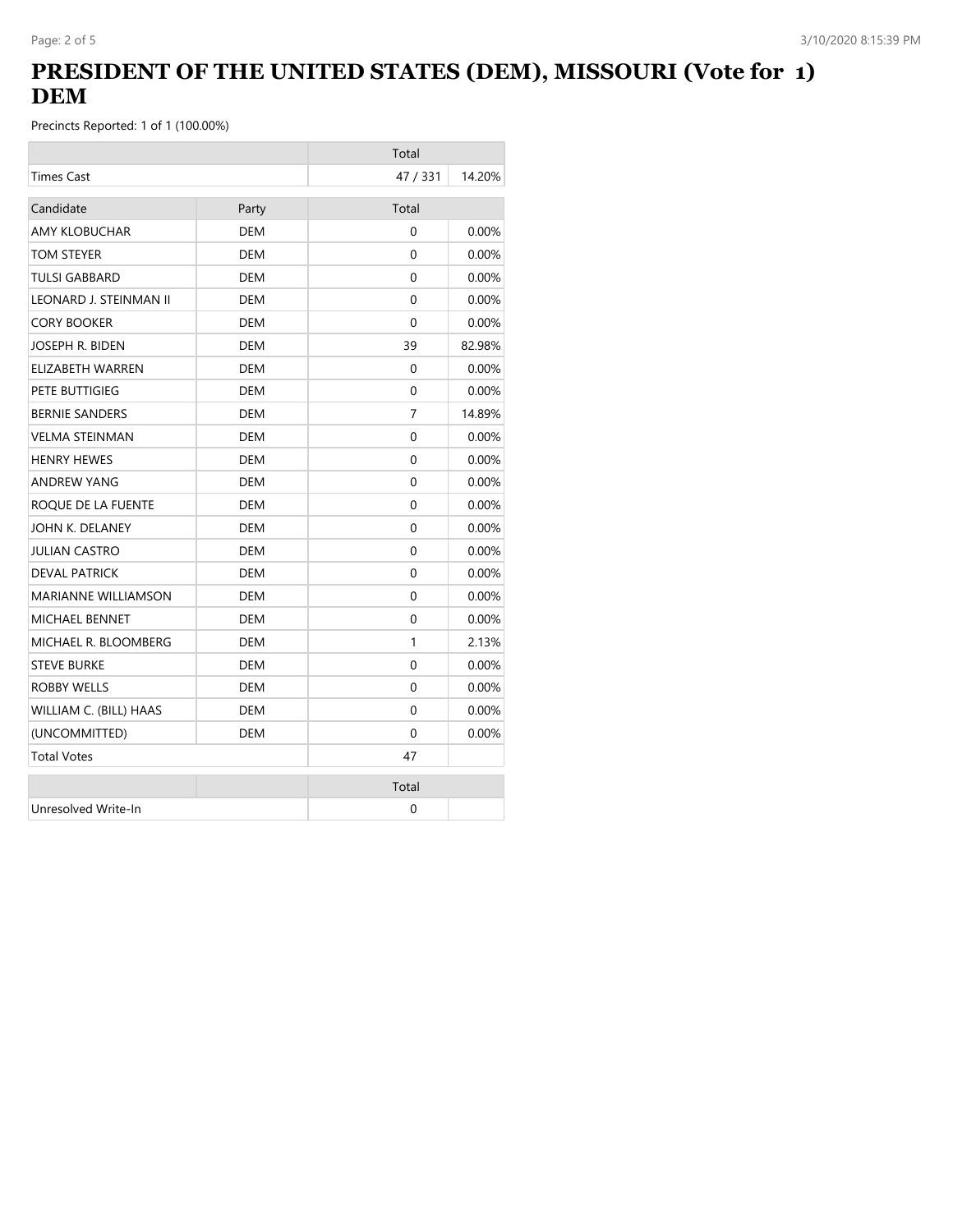# **PRESIDENT OF THE UNITED STATES (LIB), MISSOURI (Vote for 1) LIB**

|                         |       | Total         |         |
|-------------------------|-------|---------------|---------|
| Times Cast              |       | 2/331         | 0.60%   |
| Candidate               | Party | Total         |         |
| <b>JACOB HORNBERGER</b> | LIB   | 2             | 100.00% |
| (UNCOMMITTED)           | LIB   | $\Omega$      | 0.00%   |
| <b>Total Votes</b>      |       | $\mathcal{P}$ |         |
|                         |       | Total         |         |
| Unresolved Write-In     |       | 0             |         |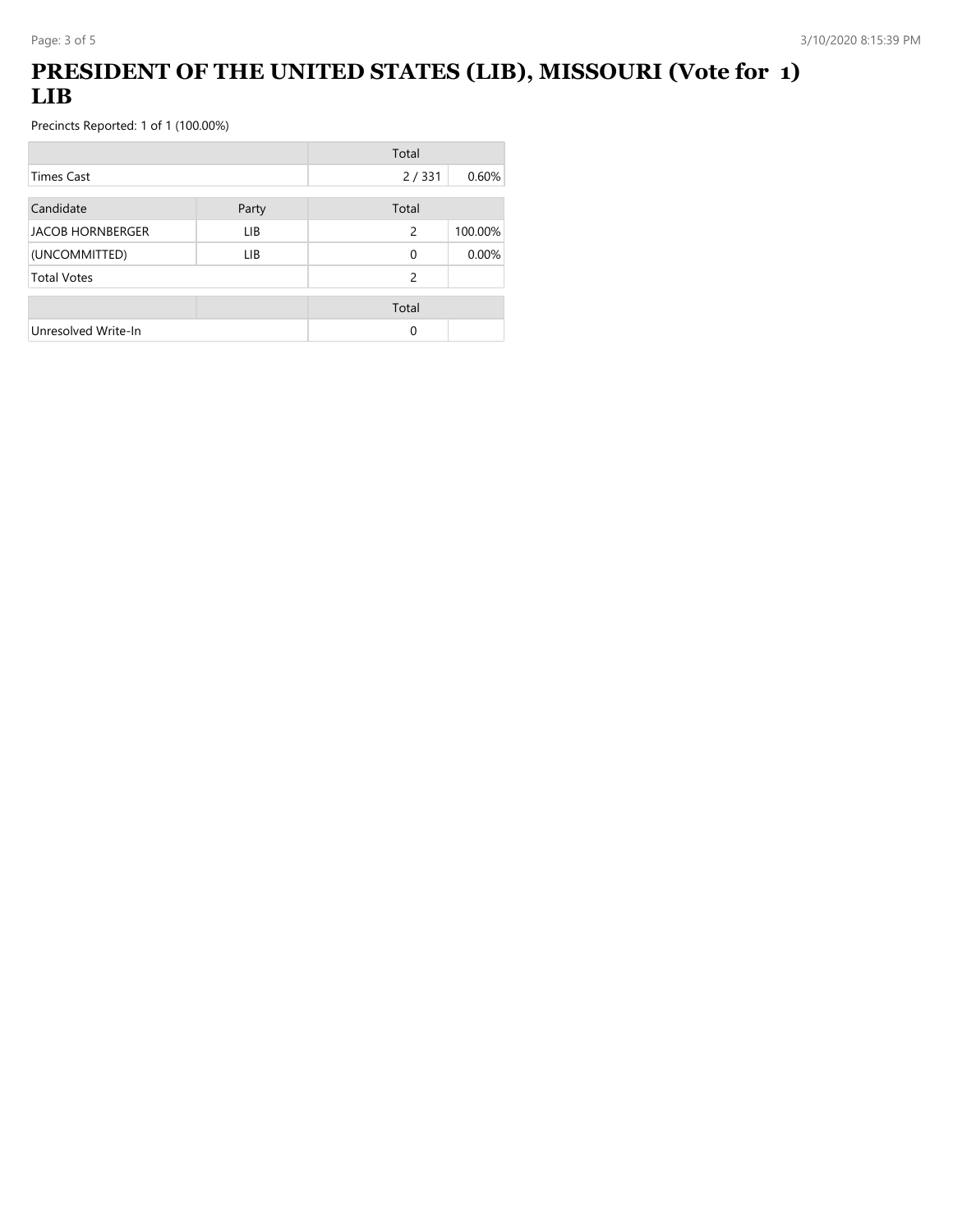# **PRESIDENT OF THE UNITED STATES (GRN), MISSOURI (Vote for 1) GREEN**

|                      |              | Total        |       |
|----------------------|--------------|--------------|-------|
| <b>Times Cast</b>    |              | 0/331        | 0.00% |
| Candidate            | Party        | Total        |       |
| <b>HOWIE HAWKINS</b> | GREEN        | $\mathbf{0}$ | N/A   |
| <b>DARIO HUNTER</b>  | <b>GREEN</b> | $\Omega$     | N/A   |
| <b>DAVID ROLDE</b>   | GREEN        | $\Omega$     | N/A   |
| (UNCOMMITTED)        | GREEN        | $\Omega$     | N/A   |
| <b>Total Votes</b>   |              | $\Omega$     |       |
|                      |              | Total        |       |
| Unresolved Write-In  |              | 0            |       |